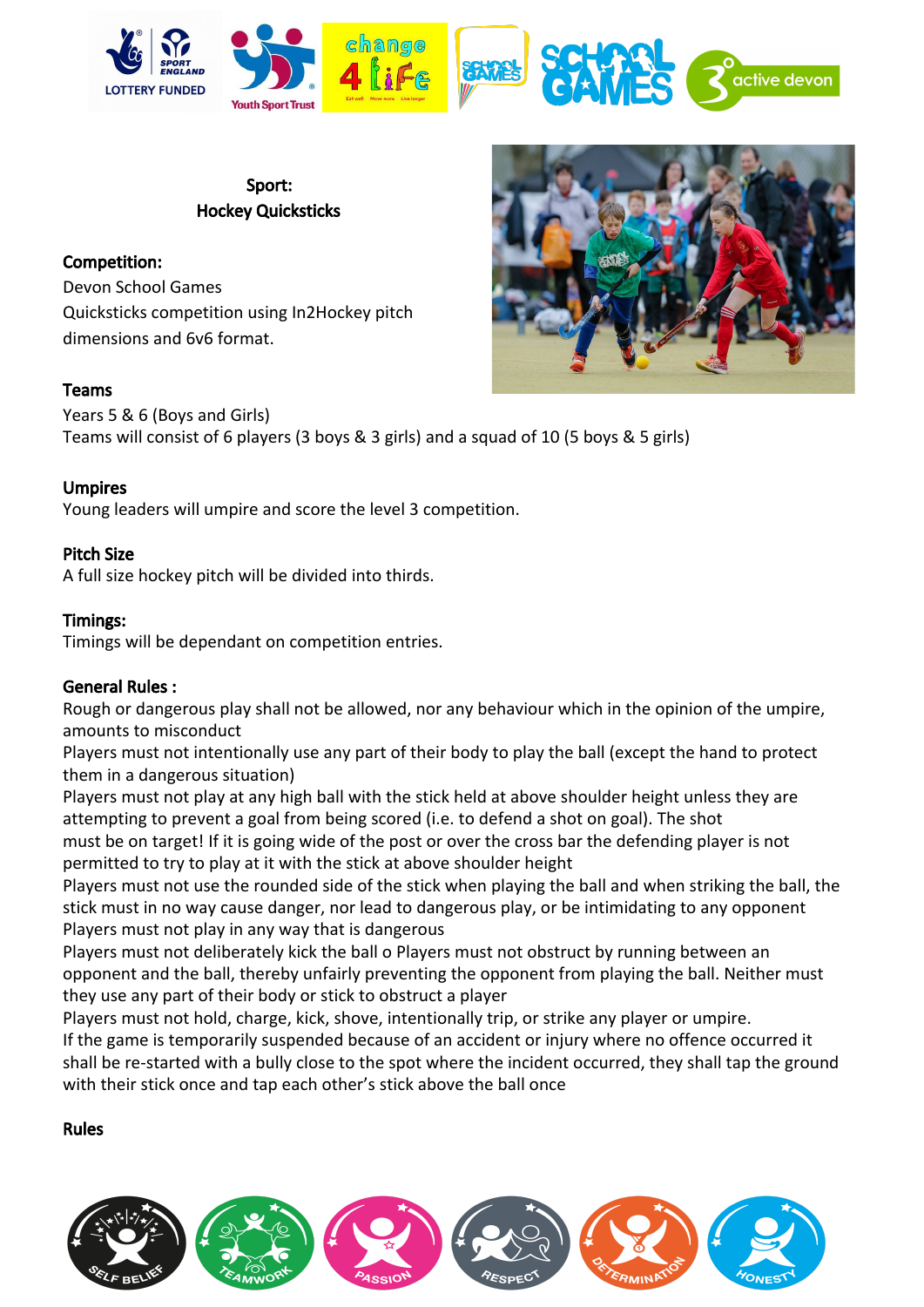

It is strongly recommended that shin-protectors and mouth-guards are worn by all outfield players at all times, (inclusive of training sessions/games) There is NO restricted zone, 6 outfield players There will be no Goalkeepers or kicking backs permitted.

Substitutions are made on the centre line, and are allowed at any time, except following the award of a penalty shot

The game is started with a hit or push taken from the centre of the centre line. It follows the umpire's whistle as play commences at the start of each half, and after a goal has been scored

Each team must be positioned in their own half of the pitch and the opposing players must be a minimum of 5 metres from the ball until the centre pass is played

The ball can be played forwards, backwards or sideways and must move a minimum of 1 metre before being played by a player of the same team

The taker can use a self-pass (i.e. pass the ball to themselves) , the pass must involve two very distinct actions i.e. the taker must first tap it forwards, sideways or backwards and then play it a second time either to pass it or to dribble it.

# Over the side-line:

When the ball passes completely over the side-line it shall be put into play along the ground in any direction by a hit, a push or a self pass taken by an opponent of the player who last touched it. This is called a side-line hit-in

Until the hit-in is taken, no opposition player shall be within 5 metres of the ball

# Over the back-line off an attacking player:

When the ball passes over the back-line off one of the attacking players and no goal is scored, the game is re-started with a hit to the defence. This is called a hit-out. The ball can be hit, pushed or a self pass can be played. It is to be taken level with the top of the shooting circle and in line with the place where it crossed over the back-line

## Over the back-line off a defending player:

If the ball is accidentally played over the back-line by a defending player and no goal is scored, the game is re-started with a corner to the attacking team. The corner can be hit, pushed or a self pass can be played The corner is taken on the side-line, 3 metres from the corner of the pitch and the ball can be played directly into the circle

No player, other than the taker, shall be within 5 metres of the ball until it is played

In place of a penalty corner – a free pass will be awarded to the attacking team, 5m outside the shooting circle

## Free Hit:

Free hits are to be taken close to where the offence occurred. The ball can be hit, pushed or a self-pass can be played.

The ball must be stationary at a free hit and if passed to another player of the same team (i.e. it is not a self pass) it must move a minimum of 1 metre before being played by another player of the same team or Until the free hit is taken, all opposition players must be a minimum of 5 metres from the ball.

Opponents who remain within 5 metres when the free hit is taken (this is very common when the self pass is used) must not interfere with the play until they have moved 5 metres away from where the free hit was taken, or the ball has moved 5 metres. Running alongside the taker (channelling) will be penalised as interference